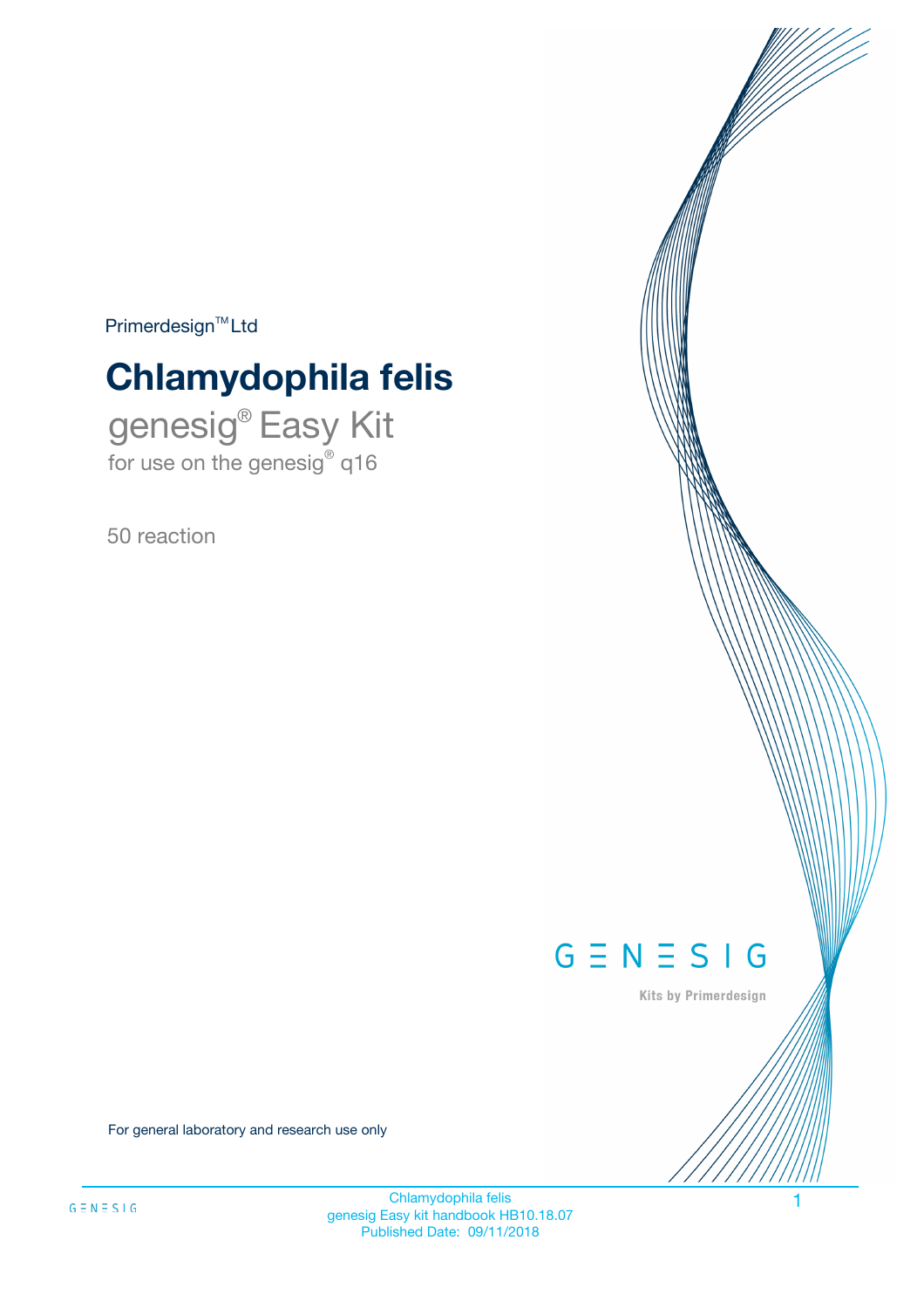# genesig® Easy: at a glance guide

#### **For each DNA test**

| Component              | <b>Volume</b> | Lab-in-a-box pipette |  |
|------------------------|---------------|----------------------|--|
| C.felis reaction mix   | 10 µl         |                      |  |
| <b>Your DNA sample</b> | $10 \mu$      |                      |  |

#### **For each positive control**

| Component                 | Volume          | Lab-in-a-box pipette |  |
|---------------------------|-----------------|----------------------|--|
| C.felis reaction mix      | 10 <sub>µ</sub> |                      |  |
| Positive control template | 10 <sub>µ</sub> |                      |  |

#### **For each negative control**

| Component            | <b>Volume</b>   | Lab-in-a-box pipette |  |
|----------------------|-----------------|----------------------|--|
| C.felis reaction mix | 10 <sub>µ</sub> |                      |  |
| <u>Water</u>         | 10 <sub>µ</sub> |                      |  |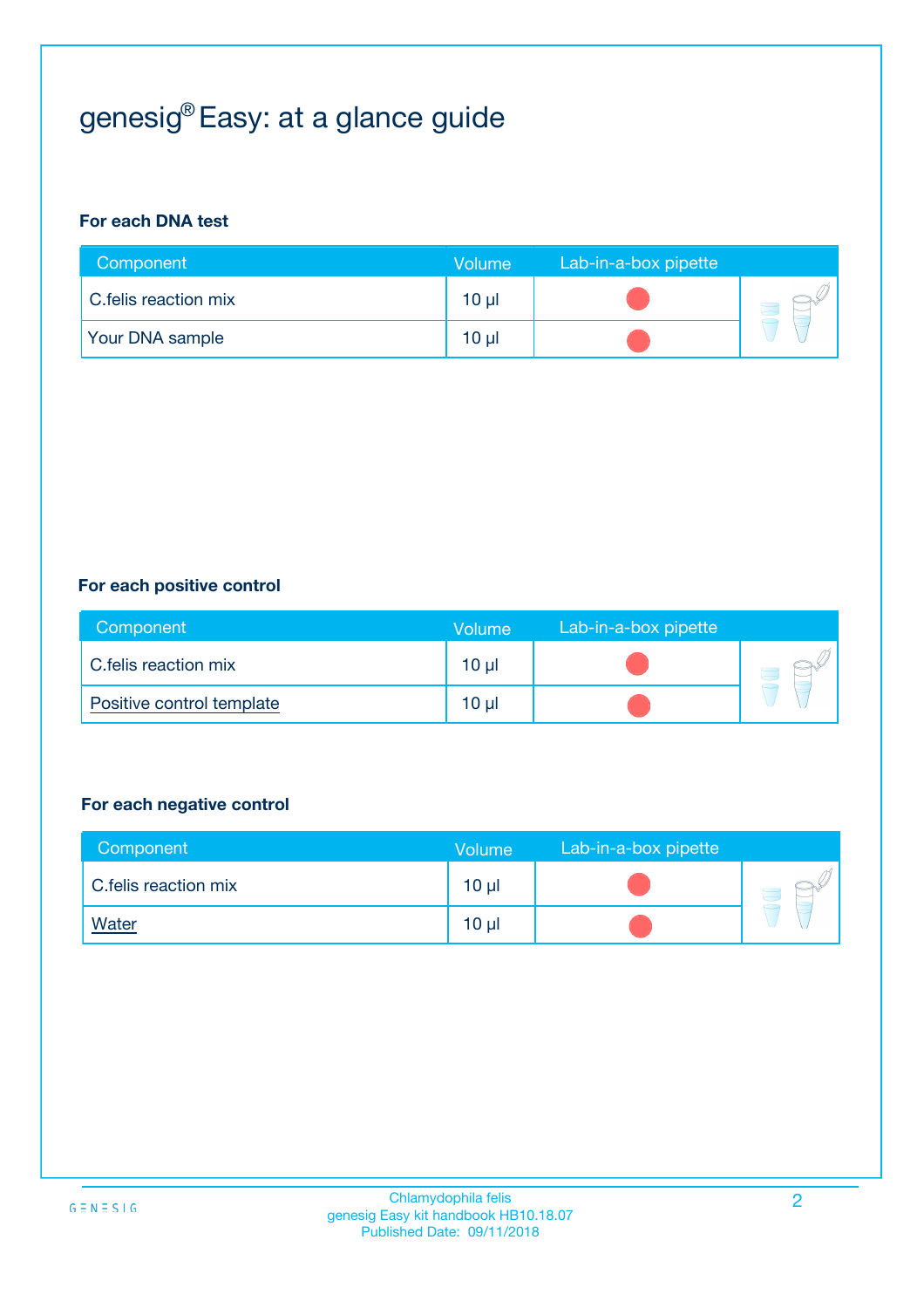# Kit Contents



## Reagents and equipment to be supplied by the user

#### **genesig® q16 instrument**

#### **genesig® Easy Extraction Kit**

This kit is designed to work well with all processes that yield high quality RNA and DNA but the genesig Easy extraction method is recommended for ease of use.

#### **genesig® Lab-In-A-Box**

The genesig Lab-In-A-Box contains all of the pipettes, tips and racks that you will need to use a genesig Easy kit. Alternatively if you already have these components and equipment these can be used instead.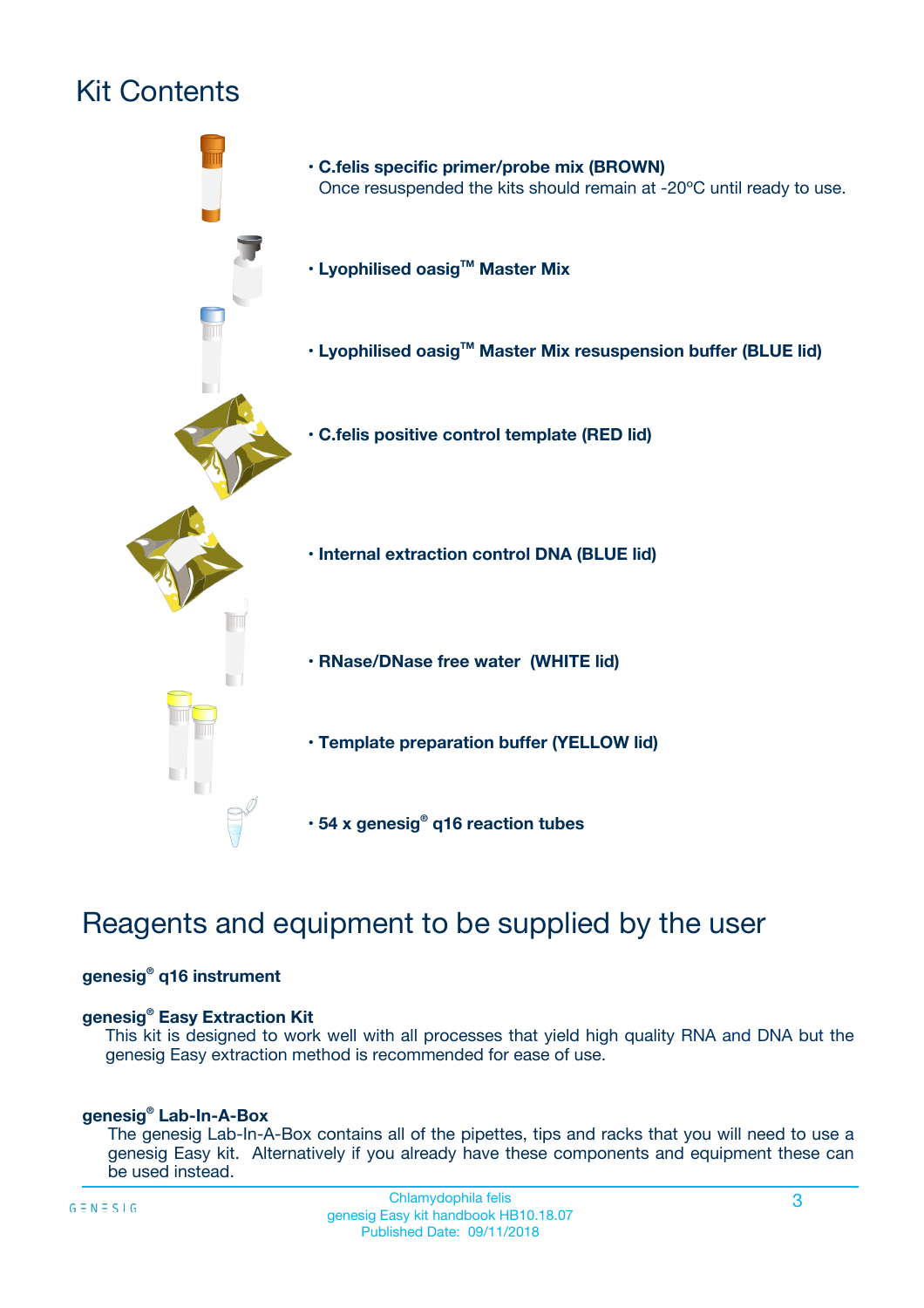## Step-by-step guide

### 1. Create your reaction mix



Use the blue pipette to transfer 500µl**\*** of the oasig Master Mix resuspension buffer into the tube of lyophilised oasig Master Mix and mix well by gently swirling. Then transfer all of that master mix into the brown tube labelled C.felis primers/probe.

**\***Transfering 525µl of the oasig Master Mix resuspension buffer to your oasig Master Mix (instead of the 500µl recommended above) will enable you to take full advantage of the 50 reactions by accounting for volume losses during pipetting. In order to do so with the genesig Easy fixed volume pipettes use 1x blue, 2x red and 1x grey pipettes to make the total volume. Please be assured that this will not adversely affect the efficiency of the test.

Cap and shake tube to mix. A thorough shake is essential to ensure that all components are resuspended. **Failure to mix well can produce poor kit performance.**

Leave to stand for 5 minutes. Now your reaction mix is ready to use.

Store the reaction mix in the freezer from hereon.

#### Top tip

- Ensure that the reaction mix is mixed thoroughly before each use by shaking.
- **•** Once resuspended do not expose genesig Easy kit to temperatures above -20°C for longer than 30 minutes at a time.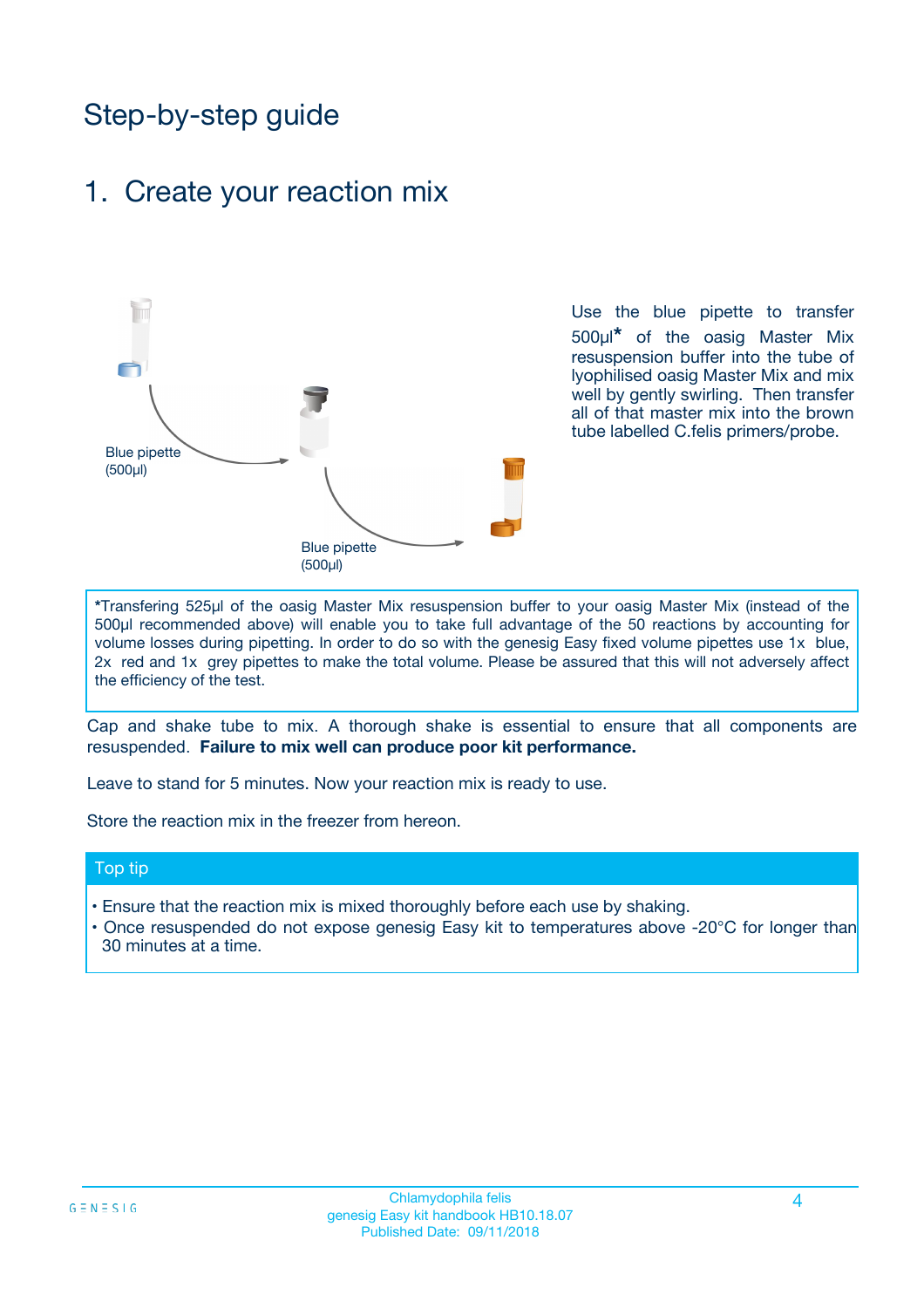# 2. Internal extraction control



Use the blue pipette to transfer 1000µl (2 x 500µl) of template preparation buffer into the Internal Extraction Control DNA tube. Cap and shake tube to mix.

Your kit contains Internal Extraction Control DNA. This is added to your biological sample at the beginning of the DNA extraction process. It is extracted along with the DNA from your target of interest. The q16 will detect the presence of this Internal Extraction Control DNA at the same time as your target. This is the ideal way to show that your DNA extraction process has been **successful.** 

#### **If you are using an alternative extraction kit:**

Use the red pipette to transfer 10µl of Internal Extraction Control DNA to your sample **after** the lysis buffer has been added then follow the rest of the extraction protocol.

#### **If you are using samples that have already been extracted:**

Use the grey pipette to transfer 5µl of Internal Extraction Control DNA to your extracted sample.

### 3. Add reaction mix to all reaction tubes



For every reaction to be run, use the red pipette to add 10µl of your C.felis reaction mix to every tube.

#### Top tip

- Always pipette the reaction mix directly into the bottom of the tube.
- You can label the tube lids to aid your reaction setup but avoid labelling tube sides.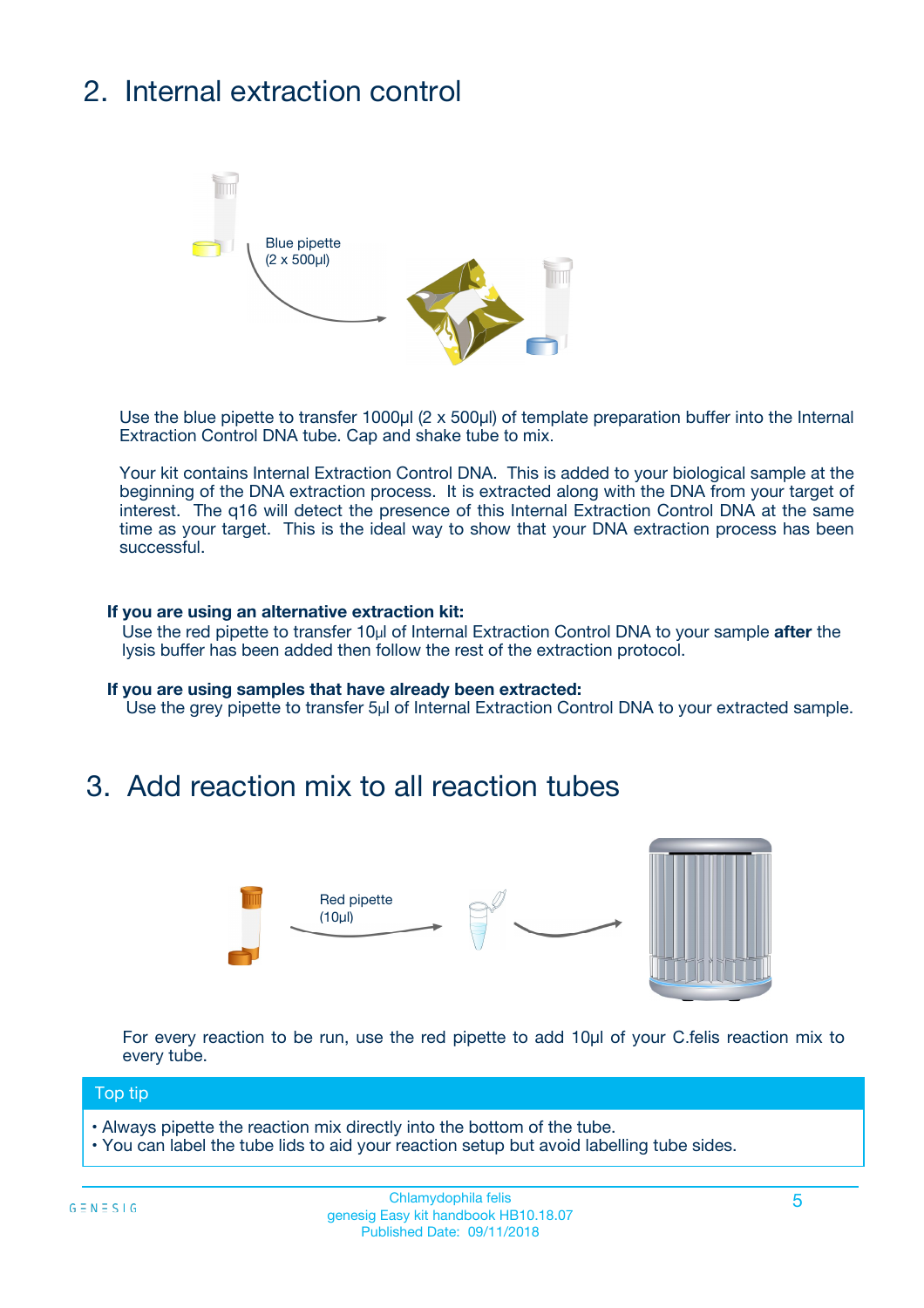### 4. Negative control



For each test you will require a negative control. Instead of DNA, water is used. This sample should typically prove negative thus proving that all of your positive samples really are positive.

To create a negative control reaction simply use the red pipette to add 10µl of the water to the required reaction tubes. Close these tubes after adding the water.

Because some genesig kit targets are common in the environment you may occasionally see a "late" signal in the negative control. The q16 software will take this into account accordingly.

#### Top tip

**•** Always add the water to the side of the tube to reduce the introduction of bubbles.

### 5. Set up a test



For each sample you wish to analyse, use the red pipette to add 10µl of your DNA sample to the required reaction tubes. Close these tubes after adding the sample. Always change pipette tips between samples.

#### Top tip

**•** Always add the DNA sample to the side of the tube to reduce the introduction of bubbles.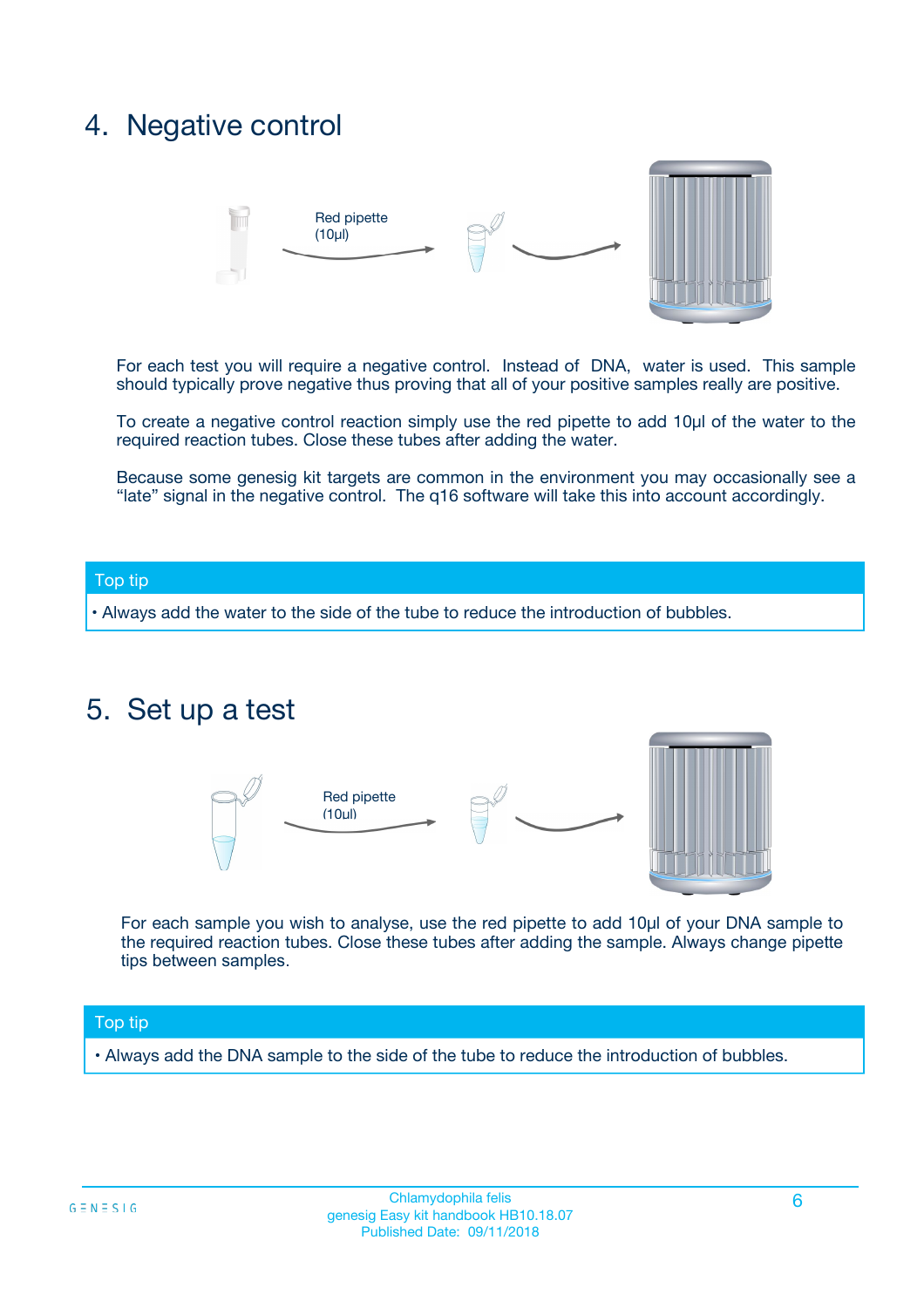### 6. Positive control



Use the blue pipette to transfer 1000µl (2 x 500µl) of template preparation buffer into the positive control template tube. Cap and shake tube to mix.

Each time you run a test you will require a positive control. This is a small portion of DNA from your target of interest. It serves two purposes:

1. It will always test positive so it shows that everything is working as it should be.

2. The q16 software knows how much DNA is present in the positive control. So it can automatically compare your sample of interest with the positive control to calculate the amount of target DNA in your sample.

To create a positive control reaction, simply use 10µl of the positive control instead of your DNA sample.



Take great care when setting up your positive control. The positive control template has the potential to give you a false positive signal in your other samples. Set positive controls up last after all other sample tubes are closed. Always change pipette tips between samples. You may even choose to set up positive controls in a separate room.

#### Top tip

**•** Always add the positive control to the side of the tube to reduce the introduction of bubbles.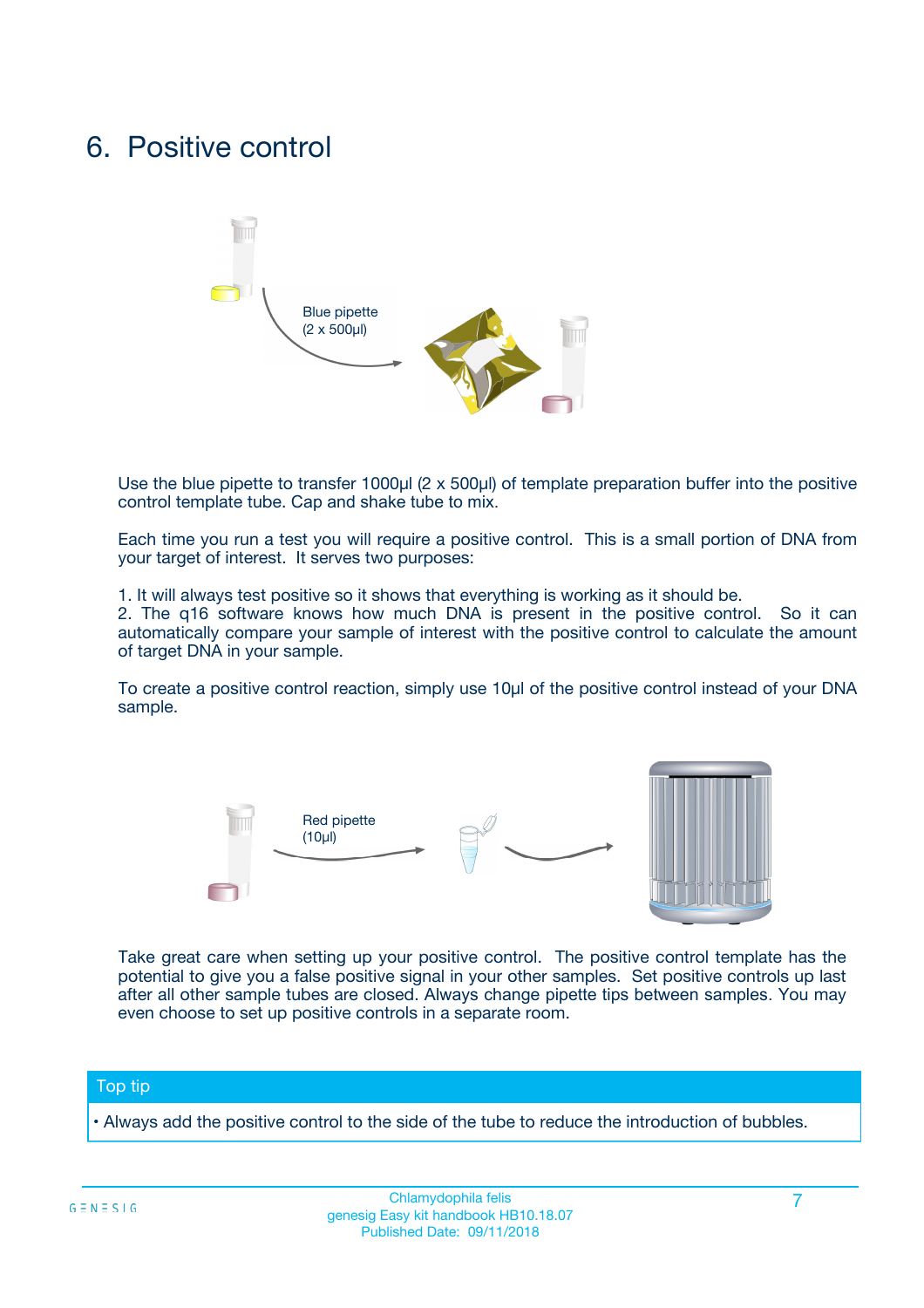# 7. Running the test

Place the tubes into the correct positions in your q16 as defined by the software, this may include positioning of empty tubes to ensure that the q16 lid is balanced. The run can then be started.

| genesig q16 PCR software - 1.2                                               |                                     | $\Box$                                                                                  |
|------------------------------------------------------------------------------|-------------------------------------|-----------------------------------------------------------------------------------------|
| Unsaved (New Experiment 2<br>$\vert \cdot \vert$<br><b>Open Experiments:</b> | <b>D</b> Open<br>Save<br>$\Box$ New | Save As<br><b>C</b> Close<br>$G \equiv N \equiv S \mid G$<br><b>&amp; Configuration</b> |
| Setup<br><b>Results</b><br><b>Stages:</b>                                    |                                     |                                                                                         |
| <b>Notes</b>                                                                 | Samples                             | <b>Tests</b>                                                                            |
| <b>Name and Details</b>                                                      | Color<br>Name                       | Note<br>Color<br>Note<br>Name                                                           |
| New Experiment 2017-10-26 11:06                                              | Sample 1                            | 条<br>علي<br>Test 1                                                                      |
| Kit type: genesig® Easy Target Detection kit                                 | Sample 2                            |                                                                                         |
| Instrument Id.:                                                              | Sample 3                            | $\qquad \qquad \blacksquare$<br>$\qquad \qquad \blacksquare$                            |
| Run Completion Time:                                                         | Sample 4                            |                                                                                         |
| <b>Notes</b>                                                                 | Sample 5<br>A<br>v                  | $\triangle$<br>4<br>$\oplus$<br>₩                                                       |
| <b>Well Contents</b>                                                         |                                     | <b>Run</b>                                                                              |
| Pos.<br>Test                                                                 | Sample                              | <b>Run Status</b>                                                                       |
| Test 1<br>-1                                                                 | <b>Negative Control</b>             | $\blacktriangle$                                                                        |
| $\overline{2}$<br>Test 1                                                     | <b>Positive Control</b>             |                                                                                         |
| $\overline{\mathbf{3}}$<br>Test 1                                            | Sample 1                            | Show full log                                                                           |
| Test 1<br>$\overline{4}$                                                     | Sample 2                            |                                                                                         |
| 5<br>Test 1                                                                  | Sample 3                            | <b>Run Control</b>                                                                      |
| 6<br>Test 1                                                                  | Sample 4                            |                                                                                         |
| $\overline{7}$<br>Test 1                                                     | Sample 5                            |                                                                                         |
| 8                                                                            |                                     | $\triangleright$ Start Run<br>Abort Run                                                 |
| <b>JOD FURTY TUDE TO BUILDED IN</b>                                          |                                     | $\overline{\mathbf{v}}$                                                                 |

#### Top tip

- Before loading tubes into the q16, check for bubbles! Flick the bottom of the tubes to remove any bubbles that may have formed during the test setup.
- Apply centrifugal force with a sharp wrist action to ensure all solution is at the bottom of the reaction tube.
- When repeating a test you can use a previous file as a template by clicking 'open' then selecting File name > Files of Type > Experiment file as template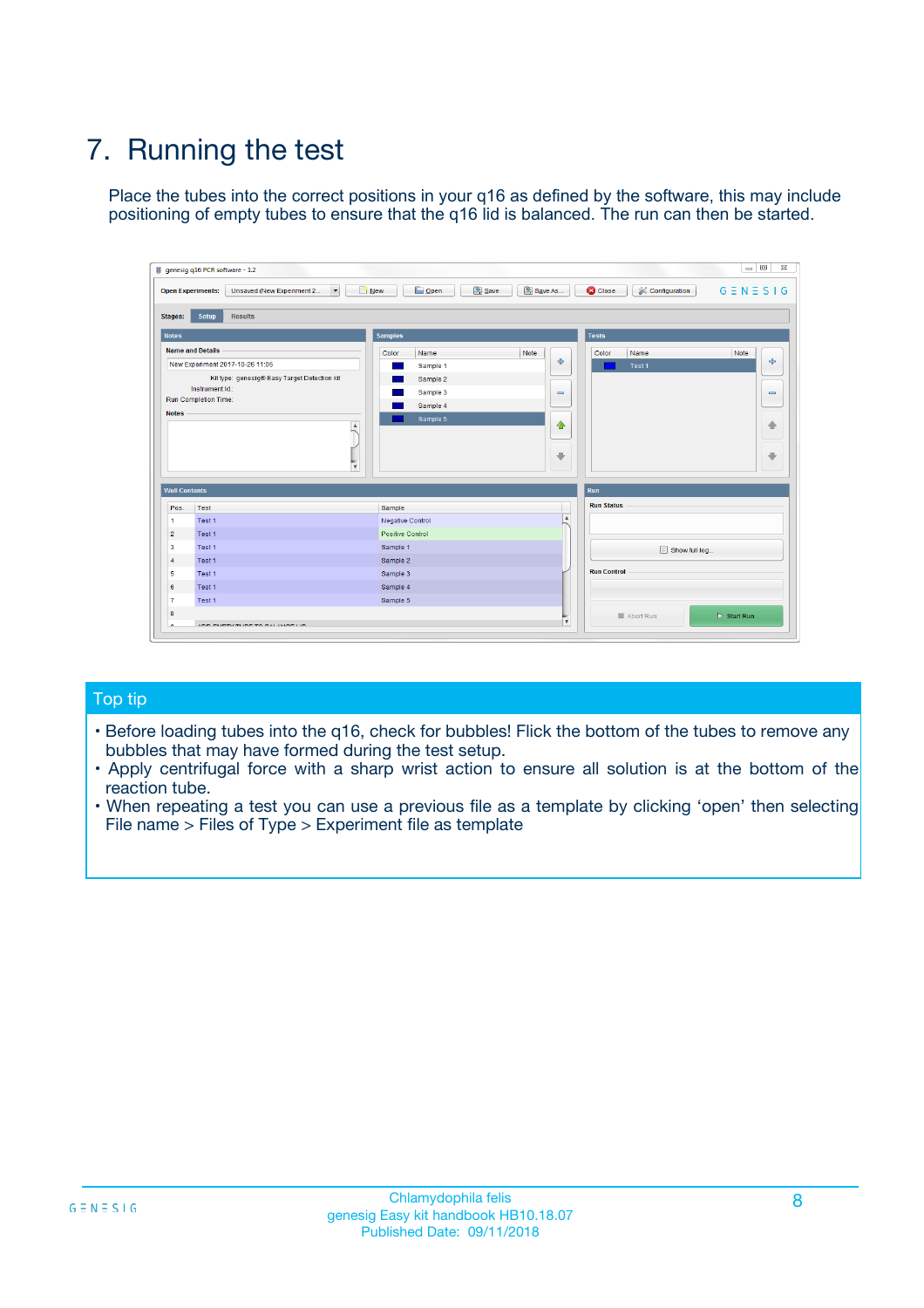## What do my results mean?

Analysis of your data is carried out automatically by the genesig q16. The following information is designed to help you fully understand a result or to troubleshoot:

### "Positive"

#### **Explanation**

Your sample has produced a positive result. Your target of interest is present and you can use the reported quantity.

"Negative"

#### **Explanation**

Your sample has produced a negative result. The target is not present in your sample.

### "Test contaminated"

#### **Explanation**

The Negative Control should be completely free of any DNA. If you see this error message it means that at some point during the setup, the Negative Control has been contaminated with DNA and has given a positive signal. This contamination has invalidated the test. The Positive Control and your test samples are both possible sources of contaminating DNA. The genesig q16 reaction tubes from previous runs will also contain very high amounts of DNA so it is important that these are carefully disposed of after the run is completed and NEVER OPENED. It may be the case that your kits have become contaminated which will lead to the same problem occurring repeatedly.

#### **Solutions**

1. Clean your working area using a commercial DNA remover solution to ensure the area is DNA free at the start of your run and re-run the test

2. If the problem persists then the kit has become contaminated and it will have to be discarded and replaced with a new kit. When you open the new kit, run a simple test to show that changing the kit has solved the problem. Prepare a test which includes only the Positive Control, the Negative Control and one 'mock sample'. For the 'mock sample' add water instead of any sample DNA. The result for the Negative Control and the mock sample should be negative indicating that contamination is no longer present.

#### **Preventive action**

An ideal lab set-up has a 'Clean area' where the test reagents are prepared and a 'sample area' where DNA samples and the Positive Control template are handled. The best workflow involves setting up all the test components (excluding the positive control template) in the clean area and then moving the tests to the sample area for sample and Positive Control addition. If this method is followed then the kit components are always kept away from possible sources of contamination. For extra security the Negative Control can be completely prepared and sealed in the clean area. All work areas should be decontaminated regularly with DNA remover.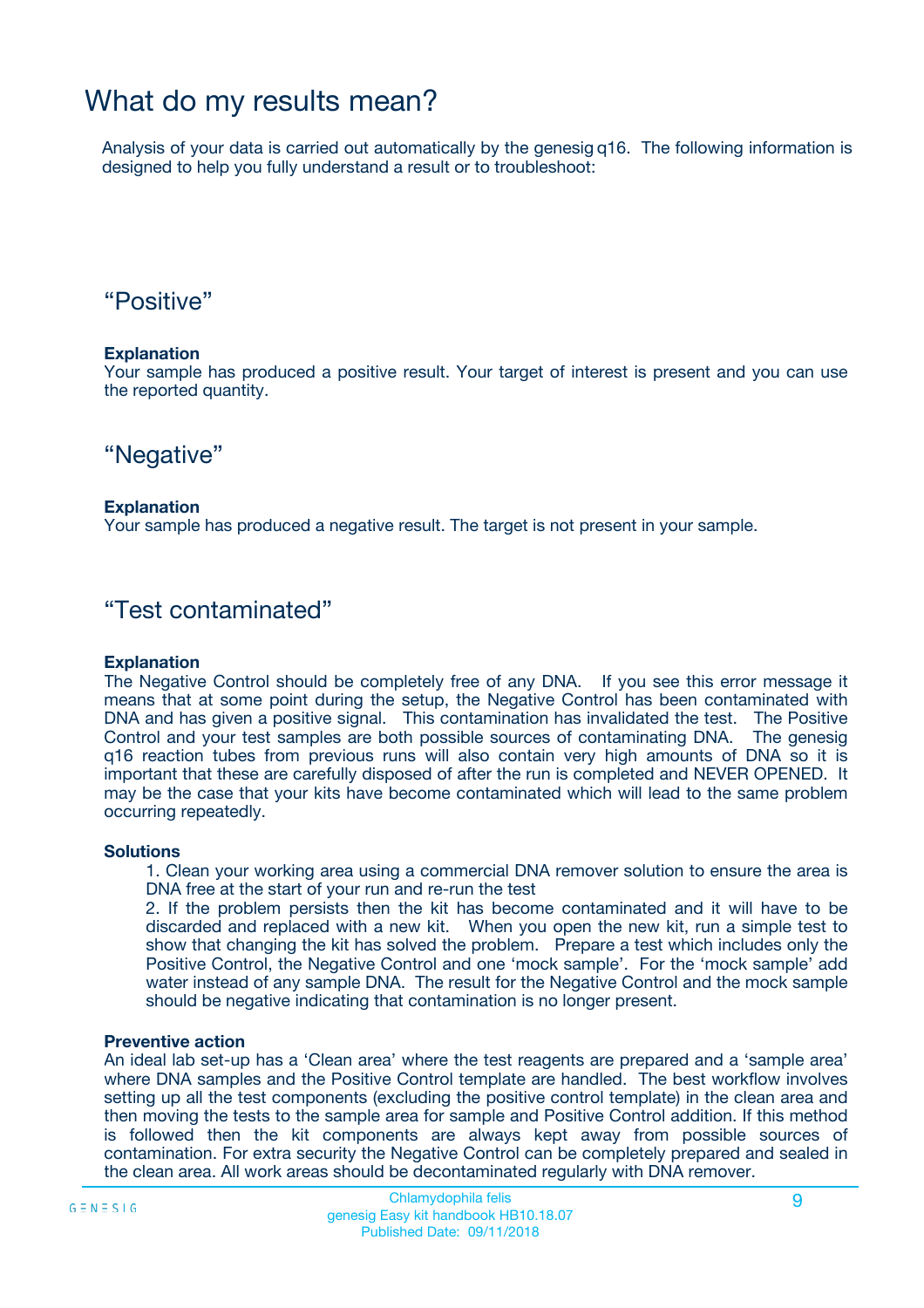### "Sample preparation failed"

#### **Explanation**

The test has failed because the quality of the sample was not high enough. The Internal Extraction Control component identifies whether the sample has been prepared correctly and is of suitable quality. This error message means that this quality control test has failed and the sample quality is not high enough for analysis.

#### **Solutions**

1. Check the sample preparation protocol for any user errors then repeat.

2. Poor quality samples can result from overloading the sample preparation protocol with too much starting material. Try reducing the amount of starting material then repeat.

3. Failing to add the Internal extraction Control DNA to your sample during the sample preparation protocol can also lead to a reported result of "sample preparation failed". Ensure that this step has not been overlooked or forgotten. If your samples are derived from an archive store or from a process separate from your genesig Easy extraction kit; you must add 5µl of Internal Extraction Control DNA into each 0.5ml of your sample to make it suitable for use on the q16.

### "Positive result, poor quality sample"

#### **Explanation**

The test is positive so if you are only interested in obtaining a 'present or absent' answer for your sample then your result is reliable. However, the test contains an Internal Extraction Control component that identifies if the sample is of high quality. This quality control test has failed and the sample is not therefore of high enough quality to accurately calculate the exact copy number of DNA present. If you require quantitative information for your sample then proceed with the solutions below.

#### **Solution**

For appropriate solutions, read the "Sample preparation failed" section of this handbook.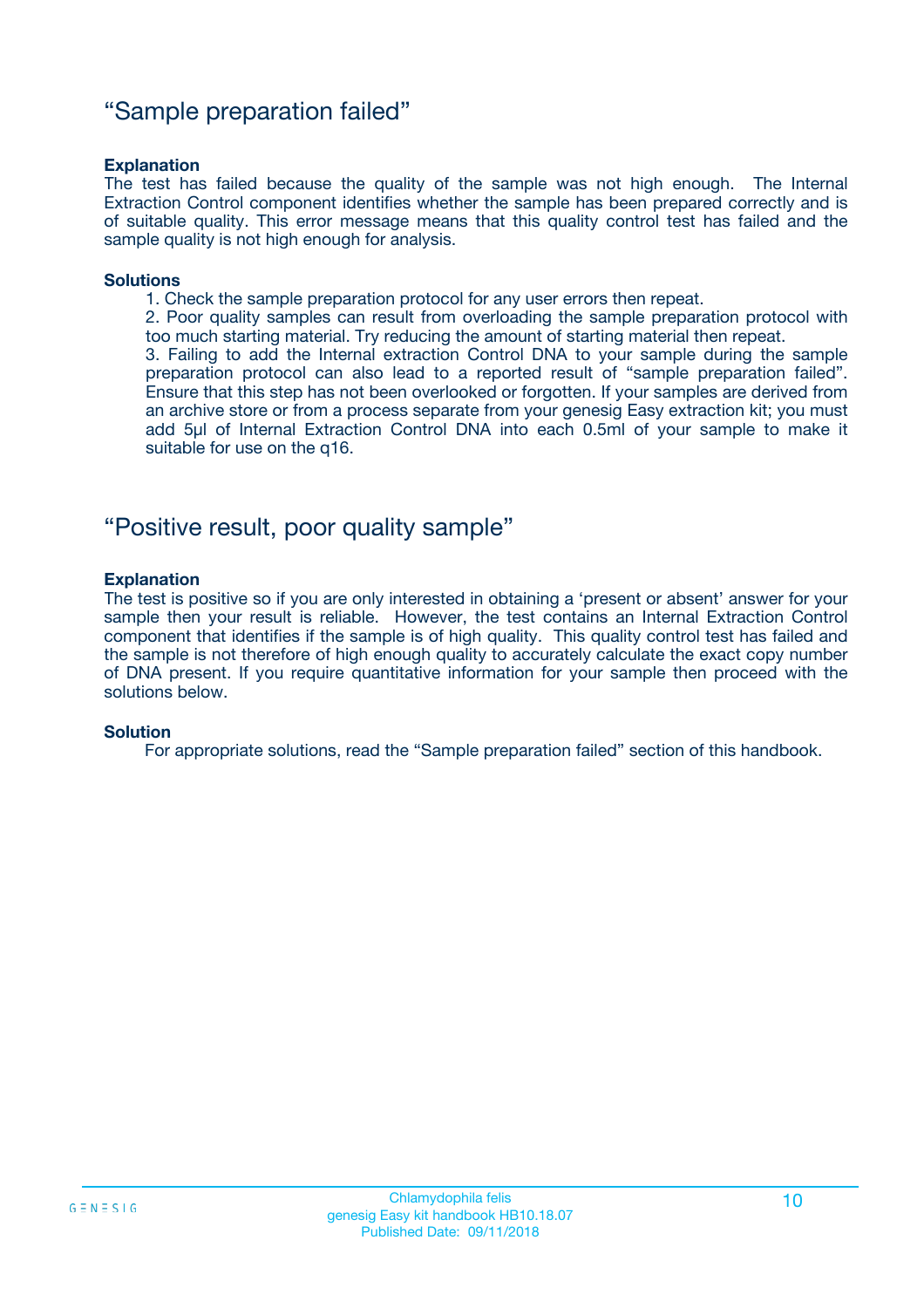### "Test failed"

#### **Explanation**

The test has failed because the Positive Control has not worked. The Positive Control is present to show that all aspects of the test are working correctly together. When this control test fails, the test as a whole is invalidated. This finding indicates that a problem has occurred in the reaction set-up part of the experiment and has nothing to do with sample preparation.

#### **Solutions**

- 1. Check the entire workflow and test set-up to look for any user errors, then repeat the test e.g. have the right colour pipettes and solutions been used with the correct tubes?
- 2. Ensure the positive and negative controls are inserted into the correct wells of your q16.

3. A component of the test may have 'gone off' due to handing errors, incorrect storage or exceeding the shelf life. When you open a new kit, run a simple test to show that changing the kit has solved the problem. Prepare a test which includes only the Positive Control, the Negative Control and one 'mock sample'. For the 'mock sample' add internal control template instead of any sample DNA. If the Positive Control works, the mock sample will now be called as a negative result.

### "Test failed and is contaminated"

#### **Explanation**

The Positive Control is indicating test failure, and the Negative Control is indicating test contamination. Please read the "Test Failed" and "Test contamination" sections of this technical support handbook for a further explanation.

#### **Solution**

For appropriate solutions, read both the "Test failed" and "Test contaminated" sections of this handbook.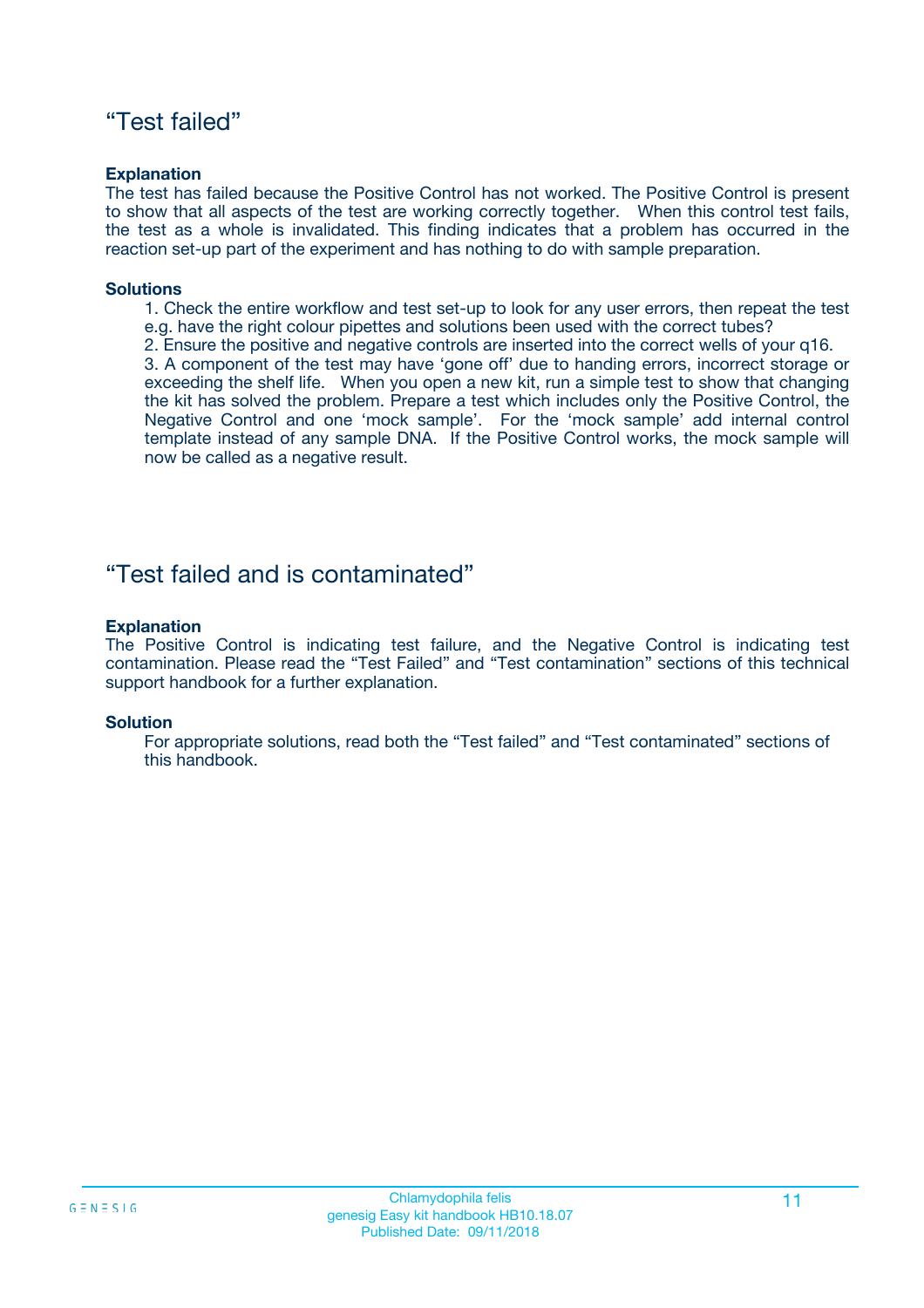## Chlamydophila felis

Chlamydophila felis is a rod shaped Gram negative bacterium that is part of the Chlamydiaceae family and responsible for infections of the eye in cats. C. felis is an obligately intracellular, parasitic pathogen with a rigid, lipid containing cell wall. It is predominantly isolated from cats but also seen in humans. The genome is of circular confirmation and around 1.16 mbp long, containing 1005 protein-coding genes. It also contains a 7.5 kbp circular plasmid that is required for virulence. Other virulence factors include the major outer membrane proteins and polymorphic outer membrane proteins that are required for host cell entry.

The bacterium cannot survive outside of the host and is transmitted through contact with ocular secretions from infected individuals. C. felis attacks the conjunctival epithelium of the eye, entering cells after attachment to sialic acid receptors. The organism cannot replicate autonomously and has an unusual replication cycle that occurs in the cytoplasm of the epithelial cells, culminating in formation of the infectious form. Bacterial induced lysis of the cells leads to release of the infectious bodies and spread of infection to other epithelia throughout the body.

Clinical signs include watery discharge from the eye, chemosis, red and swollen conjunctivae, mild nasal discharge, sneezing, lethargy, pneumonitis and may cause infertility in cats. In young kittens chlamydiosis may cause pneumonia. The incubation period is 2-5 days and the infection is common in cats aged less than a year old. Clinical signs usually appear in one eye and progress to become bilateral. Conjunctival shedding usually ceases at around 60 days after infection but persistent infections may develop.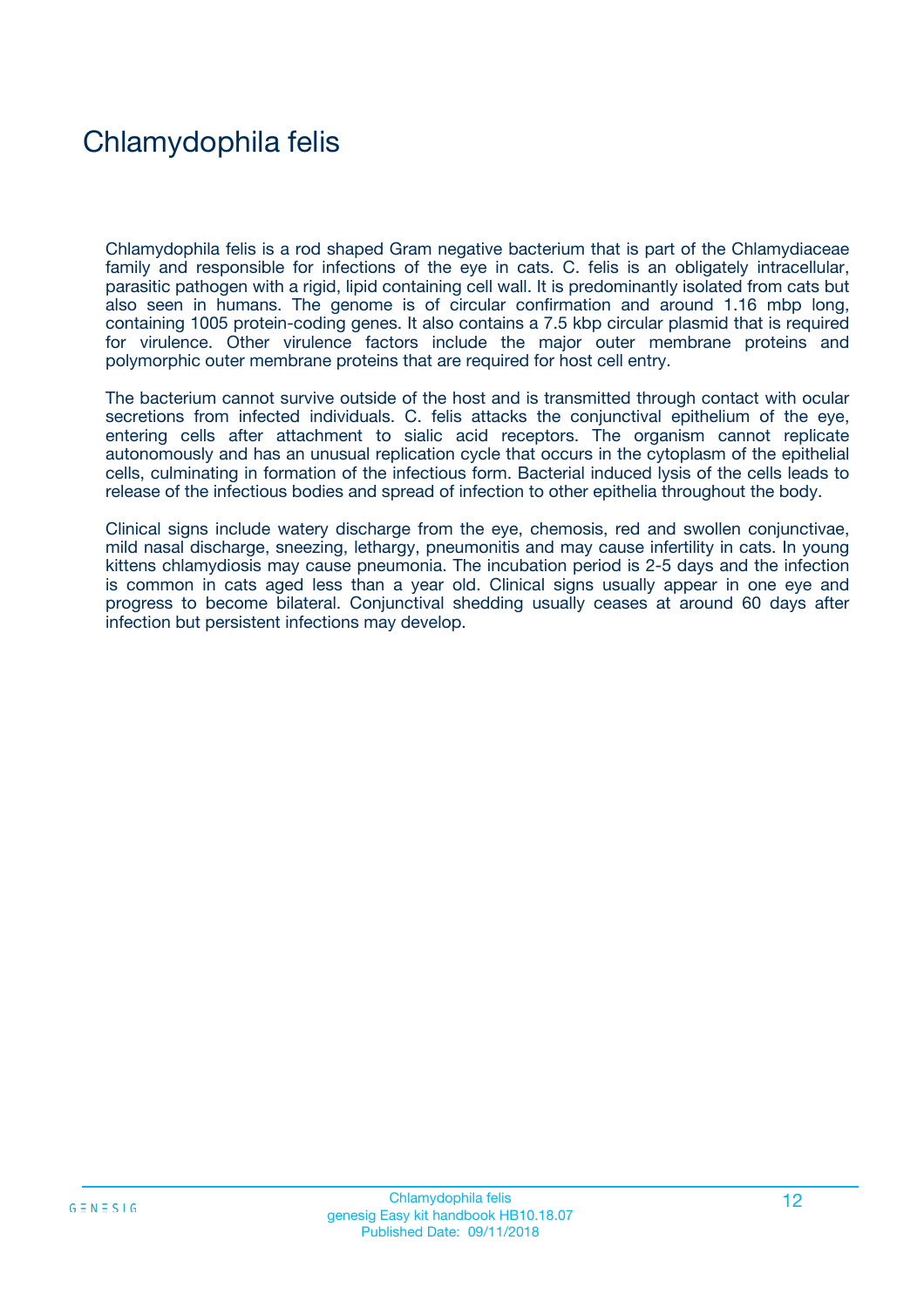## **Specificity**

The Primerdesign genesig Kit for Chlamydophila felis (C.felis) genomes is designed for the in vitro quantification of C.felis genomes. The kit is designed to have a broad detection profile. Specifically, the primers represent 100% homology with over 95% of the NCBI database reference sequences available at the time of design.

The dynamics of genetic variation means that new sequence information may become available after the initial design. Primerdesign periodically reviews the detection profiles of our kits and when required releases new versions.

If you require further information, or have a specific question about the detection profile of this kit then please send an e.mail to enquiry@primerdesign.co.uk and our bioinformatics team will answer your question.